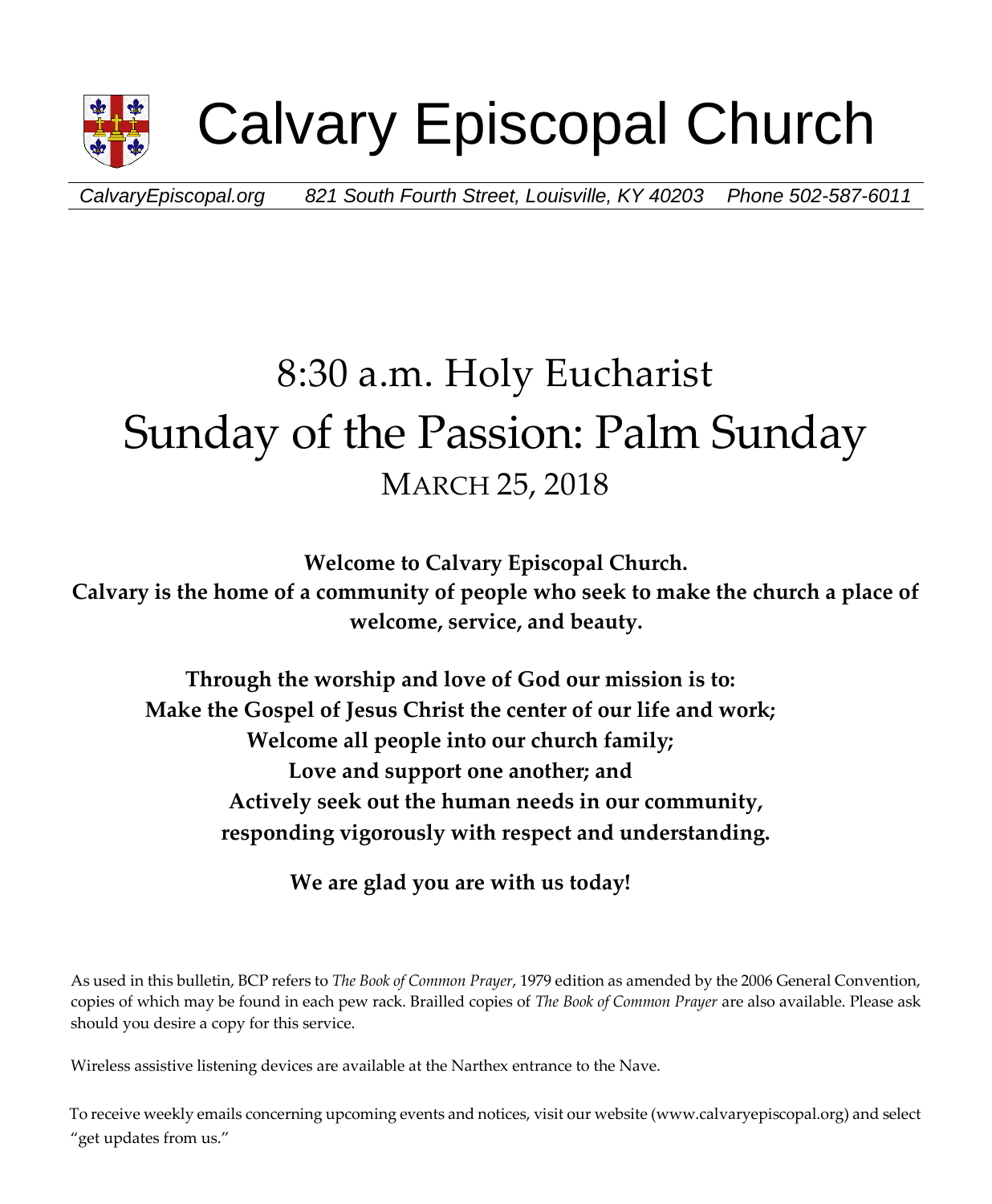**Prelude** *Valet will ich dir geben* Georg Kauffmann (1679-1735)

# **The Liturgy of the Palms** *BCP 270*

*Please stand and remain standing until the first reading. The Celebrant says* Blessed is the King who comes in the name of the Lord. *People Peace in heaven and glory in the highest!* 

*The Celebrant then continues* Let us pray.

Assist us mercifully with your help, O Lord God of our salvation, that we may enter with joy upon the contemplation of those mighty acts, whereby you have given us life and immortality; through Jesus Christ our Lord. *Amen*.

# **The Palm Gospel Mark 11:1-11**

Celebrant The Holy Gospel of our Lord Jesus Christ according Mark. *People Glory to you, Lord Christ.*

When they were approaching Jerusalem, at Bethphage and Bethany, near the Mount of Olives, Jesus sent two of his disciples and said to them, "Go into the village ahead of you, and immediately as you enter it, you will find tied there a colt that has never been ridden; untie it and bring it. If anyone says to you, 'Why are you doing this?' just say this, 'The Lord needs it and will send it back here immediately.'" They went away and found a colt tied near a door, outside in the street. As they were untying it, some of the bystanders said to them, "What are you doing, untying the colt?" They told them what Jesus had said; and they allowed them to take it. Then they brought the colt to Jesus and threw their cloaks on it; and he sat on it. Many people spread their cloaks on the road, and others spread leafy branches that they had cut in the fields. Then those who went ahead and those who followed were shouting, "Hosanna! Blessed is the one who comes in the name of the Lord! Blessed is the coming kingdom of our ancestor David! Hosanna in the highest heaven!" Then he entered Jerusalem and went into the temple; and when he had looked around at everything, as it was already late, he went out to Bethany with the twelve.

Celebrant The Gospel of the Lord. *People Praise to you, Lord Christ.*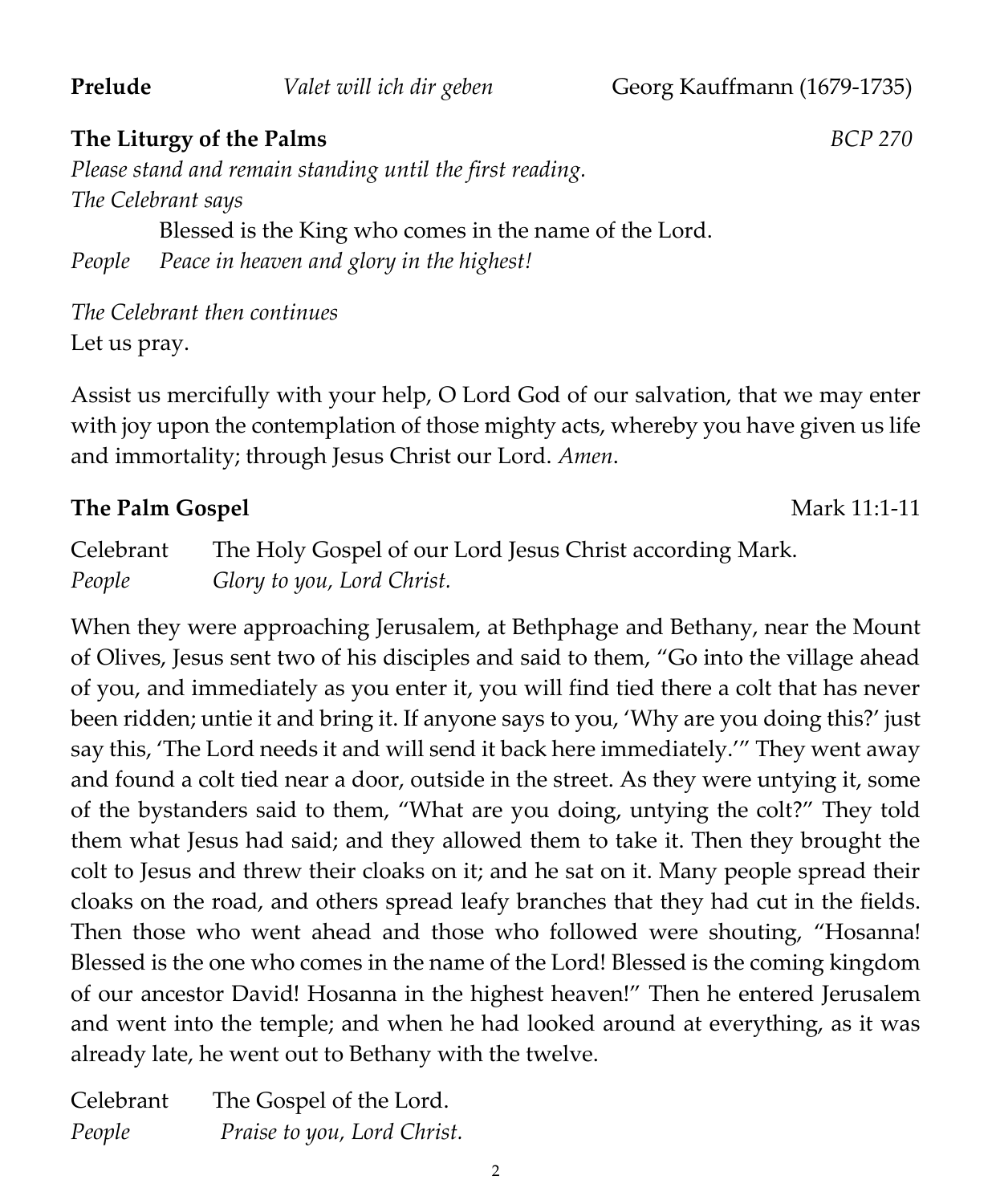| The Celebrant and the people continue                                               |
|-------------------------------------------------------------------------------------|
| It is right to praise you, Almighty God, for the acts of love by which you have     |
| redeemed us through your Son Jesus Christ our Lord. On this day he entered the holy |
| city of Jerusalem in triumph, and was proclaimed as King of kings by those who      |
| spread their garments and branches of palm along his way.                           |

*The people hold their palm branches high as they are blessed.*

Celebrant Let us give thanks to the Lord our God. *People It is right to give him thanks and praise.*

*Then the Celebrant and the people say*

Celebrant The Lord be with you. *People And also with you.*

Let these branches be for us signs of his victory, and grant that we who bear them in his name may ever hail him as our King, and follow him in the way that leads to eternal life; who lives and reigns in glory with you and the Holy Ghost, now and forever. *Amen.*

*The Celebrant says*

Blessed is he who comes in the name of the Lord. *People Hosanna in the highest!*

# **The Salutation and Collect** *BCP 272*

Celebrant The Lord be with you. *People And also with you.* Celebrant Let us pray.

### *The Celebrant then says*

Almighty God, whose most dear Son went not up to joy but first he suffered pain, and entered not into glory before he was crucified: Mercifully grant that we, walking in the way of the cross, may find it none other than the way of life and peace; through Jesus Christ our Lord. *Amen*.

3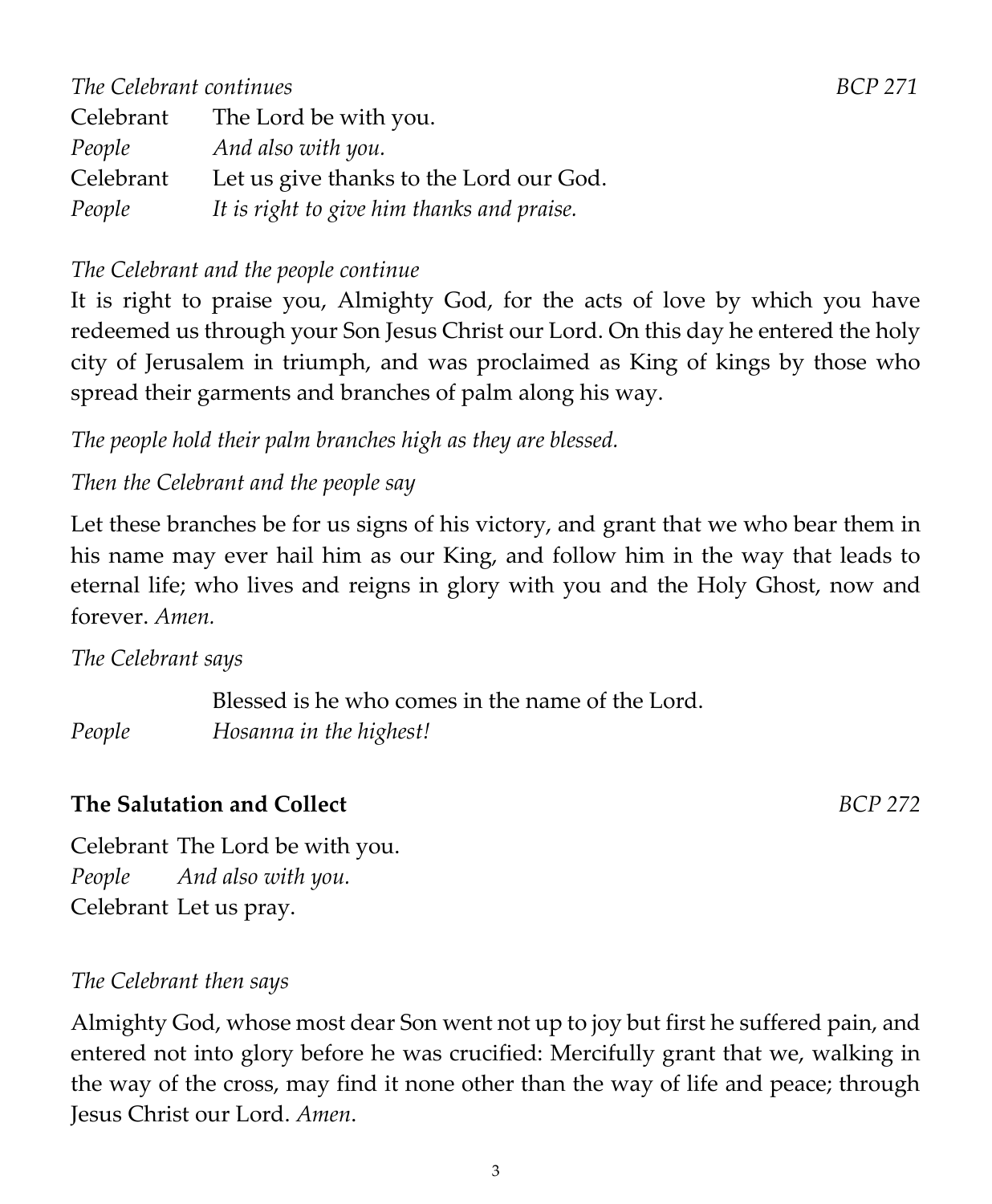A Reading from the book of Isaiah.

The Lord GOD has given me the tongue of a teacher, that I may know how to sustain the weary with a word. Morning by morning he wakens -- wakens my ear to listen as those who are taught. The Lord GOD has opened my ear, and I was not rebellious, I did not turn backward. I gave my back to those who struck me, and my cheeks to those who pulled out the beard; I did not hide my face from insult and spitting. The Lord GOD helps me; therefore I have not been disgraced; therefore I have set my face like flint, and I know that I shall not be put to shame; he who vindicates me is near. Who will contend with me? Let us stand up together. Who are my adversaries? Let them confront me. It is the Lord GOD who helps me; who will declare me guilty?

| Reader | The Word of the Lord. |
|--------|-----------------------|
| People | Thanks be to God.     |

| Psalm 31:9-16           | Miserere mei Deus | BCP 623 |
|-------------------------|-------------------|---------|
| Read in unison, seated. |                   |         |

 9 Have mercy on me, O Lord, for I am in trouble; \* my eye is consumed with sorrow, and also my throat and my belly.

- 10 For my life is wasted with grief, and my years with sighing; \* my strength fails me because of affliction,
- 11 I have become a reproach to all my enemies and even to my neighbors, a dismay to those of my acquaintance; \* when they see me in the street they avoid me.
- 12 I am forgotten like a dead man, out of mind; \* I am as useless as a broken pot.
- 13 For I have heard the whispering of the crowd; fear is all around; \* they put their heads together against me;
- 14 But as for me, I have trusted in you, O Lord. \* I have said, "You are my God.
- 15 My times are in your hand; \* rescue me from the hand of my enemies, and from those who persecute me.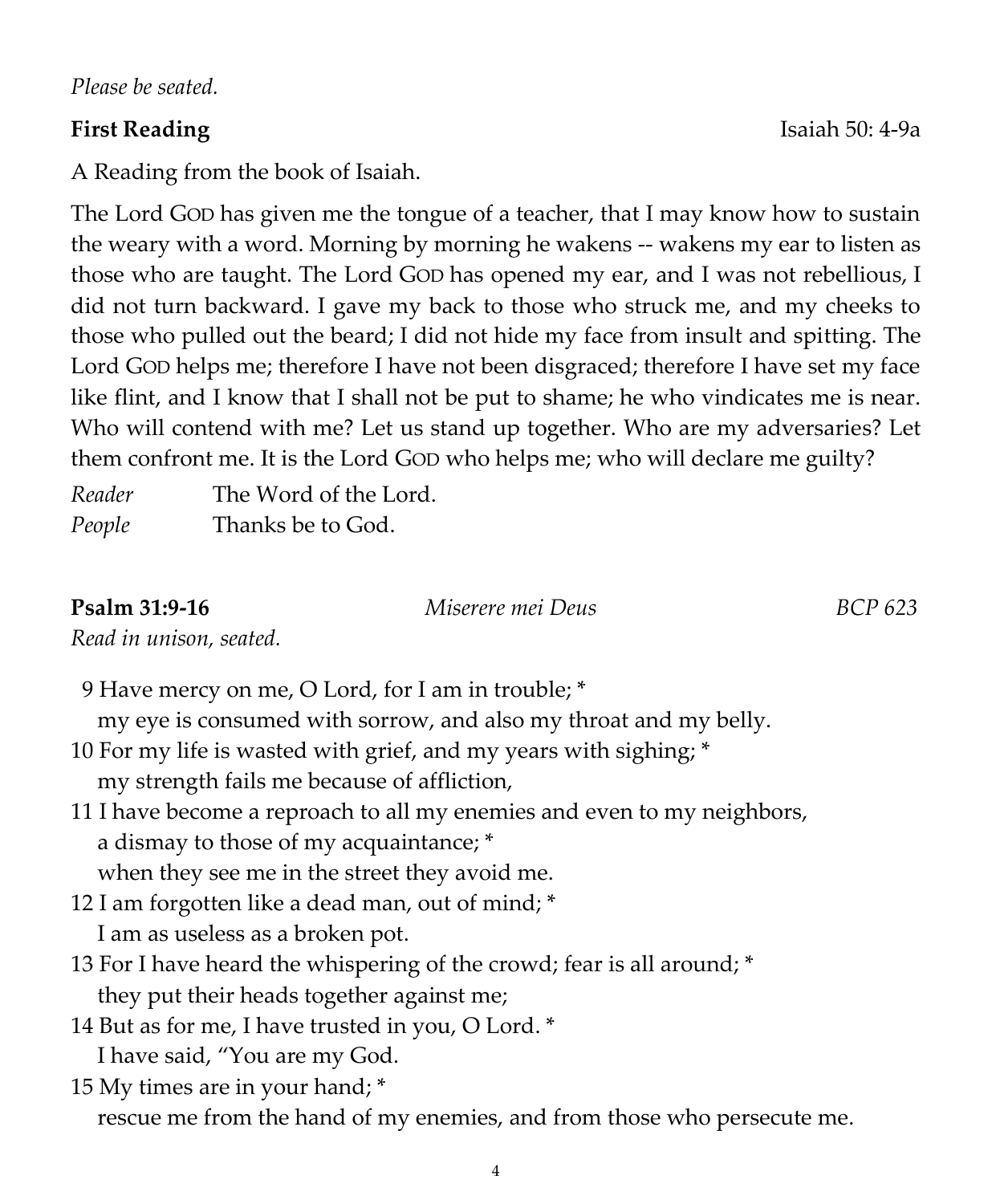16 Make your face to shine upon your servant, \* and in your loving-kindness save me."

# **The Holy Gospel** Mark 15:1-39

*All remain seated for the reading of the Passion Gospel. At the verse which mentions the arrival at Golgotha all stand.*

*Celebrant:* The Passion of our Lord Jesus Christ according to Mark.

As soon as it was morning, the chief priests held a consultation with the elders and scribes and the whole council. They bound Jesus, led him away, and handed him over to Pilate. Pilate asked him, "Are you the King of the Jews?" He answered him, "You say so." Then the chief priests accused him of many things. Pilate asked him again, "Have you no answer? See how many charges they bring against you." But Jesus made no further reply, so that Pilate was amazed. Now at the festival he used to release a prisoner for them, anyone for whom they asked. Now a man called Barabbas was in prison with the rebels who had committed murder during the insurrection. So the crowd came and began to ask Pilate to do for them according to his custom. Then he answered them, "Do you want me to release for you the King of the Jews?" For he realized that it was out of jealousy that the chief priests had handed him over. But the chief priests stirred up the crowd to have him release Barabbas for them instead. Pilate spoke to them again, "Then what do you wish me to do with the man you call the King of the Jews?" They shouted back, "Crucify him!" Pilate asked them, "Why, what evil has he done?" But they shouted all the more, "Crucify him!" So Pilate, wishing to satisfy the crowd, released Barabbas for them; and after flogging Jesus, he handed him over to be crucified. Then the soldiers led him into the courtyard of the palace (that is, the governor's headquarters); and they called together the whole cohort. And they clothed him in a purple cloak; and after twisting some thorns into a crown, they put it on him. And they began saluting him, "Hail, King of the Jews!" They struck his head with a reed, spat upon him, and knelt down in homage to him. After mocking him, they stripped him of the purple cloak and put his own clothes on him. Then they led him out to crucify him. They compelled a passer-by, who was coming in from the country, to carry his cross; it was Simon of Cyrene, the father of Alexander and Rufus.

### *Please Stand As Able*

5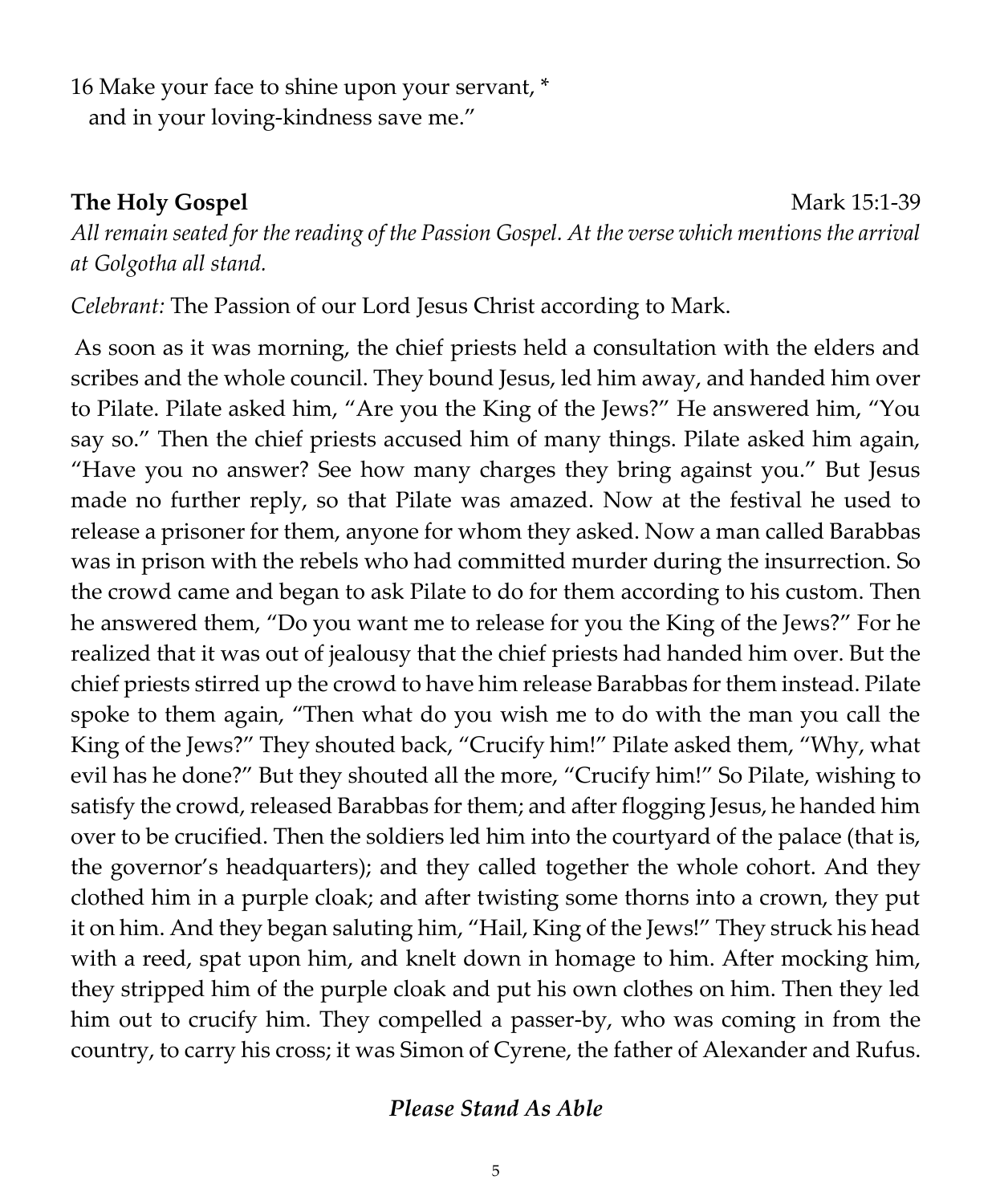Most merciful God, we confess that we have sinned against you in thought, word, and deed, by what we have done, and by what we have left undone.

was torn in two, from top to bottom. Now when the centurion, who stood facing him, saw that in this way he breathed his last, he said, "Truly this man was God's Son!"

# **The Confession of Sin** *BCP 360*

*Please kneel as able. Minister and People*

*The Celebrant says* Let us confess our sins against God and our neighbor.

**Homily** The Rev. John G. Allen, Jr.

crucified two bandits, one on his right and one on his left. Those who passed by derided him, shaking their heads and saying, "Aha! You who would destroy the temple and build it in three days, save yourself, and come down from the cross!" In the same way the chief priests, along with the scribes, were also mocking him among themselves and saying, "He saved others; he cannot save himself. Let the Messiah, the King of Israel, come down from the cross now, so that we may see and believe." Those who were crucified with him also taunted him. When it was noon, darkness came over the whole land until three in the afternoon. At three o'clock Jesus cried out with a loud voice, "Eloi, Eloi, lema sabachthani?" which means, "My God, my God, why have you forsaken me?" When some of the bystanders heard it, they said, "Listen, he is calling for Elijah." And someone ran, filled a sponge with sour wine, put it on a stick, and gave it to him to drink, saying, "Wait, let us see whether Elijah will come to take him down." Then Jesus gave a loud cry and breathed his last. And the curtain of the temple

Then they brought Jesus to the place called Golgotha (which means the place of a skull). And they offered him wine mixed with myrrh; but he did not take it. And they crucified him, and divided his clothes among them, casting lots to decide what each should take. It was nine o'clock in the morning when they crucified him. The inscription of the charge against him read, "The King of the Jews." And with him they

6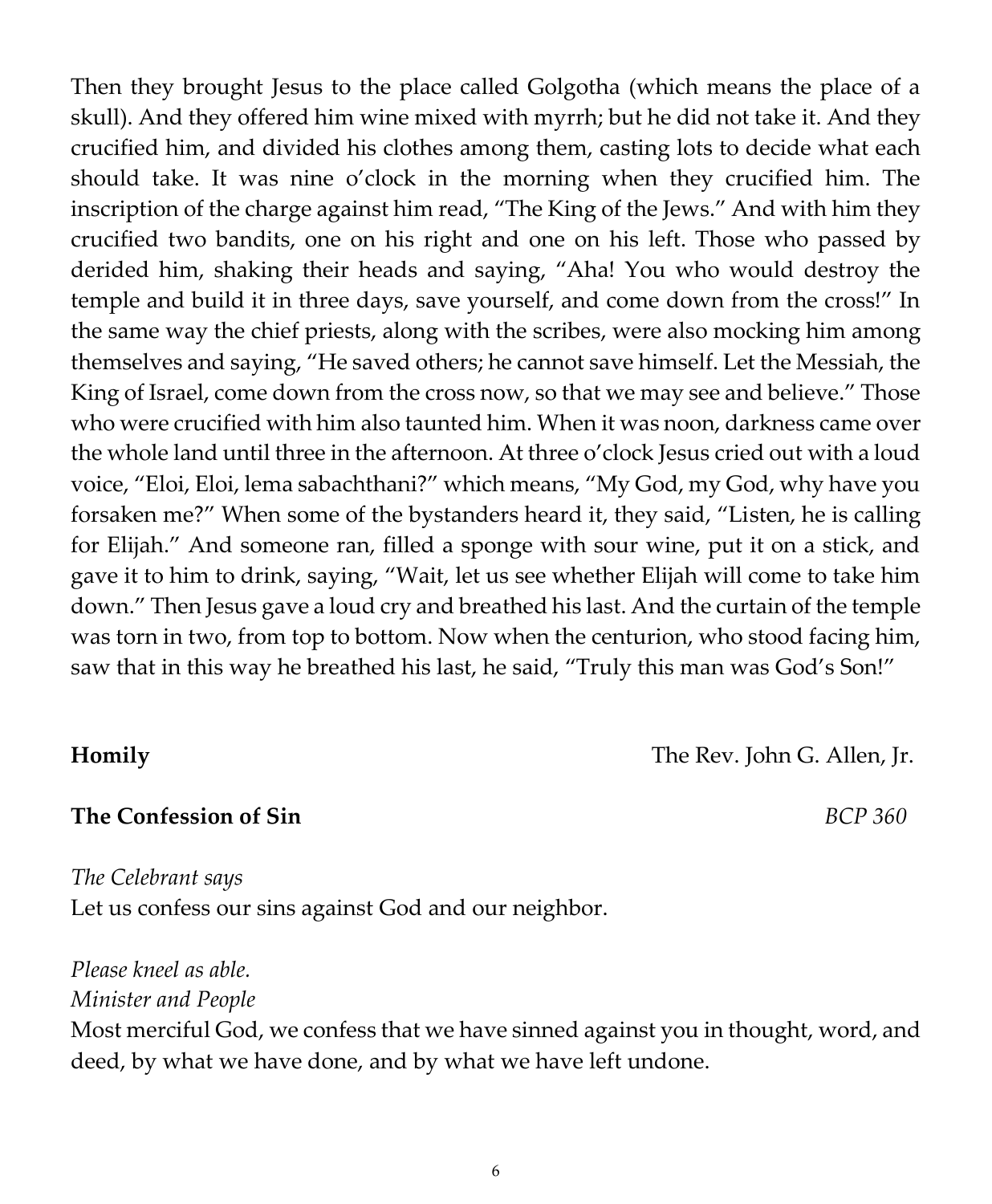7

We have not loved you with our whole heart; we have not loved our neighbors as ourselves. We are truly sorry and we humbly repent. For the sake of your Son Jesus Christ, have mercy on us and forgive us; that we may delight in your will, and walk in your ways, to the glory of your Name. *Amen.*

# *The Celebrant says*

Almighty God have mercy on you, forgive you all your sins through our Lord Jesus Christ, strengthen you in all goodness, and by the power of the Holy Spirit keep you in eternal life. *Amen*.

*Please stand.*

# **The Peace** *BCP 360*

*Celebrant* The peace of the Lord be always with you. *People* And also with you. *Then the Ministers and the People may greet one another in the name of the Lord.*

# **Greeting**

*Please be seated.*

# **The Holy Communion** *BCP 372*

# **The Offertory**

# *The celebrant says*

Welcome one another, therefore, just as Christ has welcomed you, for the glory of God. *Romans 15:7*

*Please remain seated until the Celebrant says the following, then stand.*

Celebrant All things come from you, O Lord, *People And of your own have we given you.*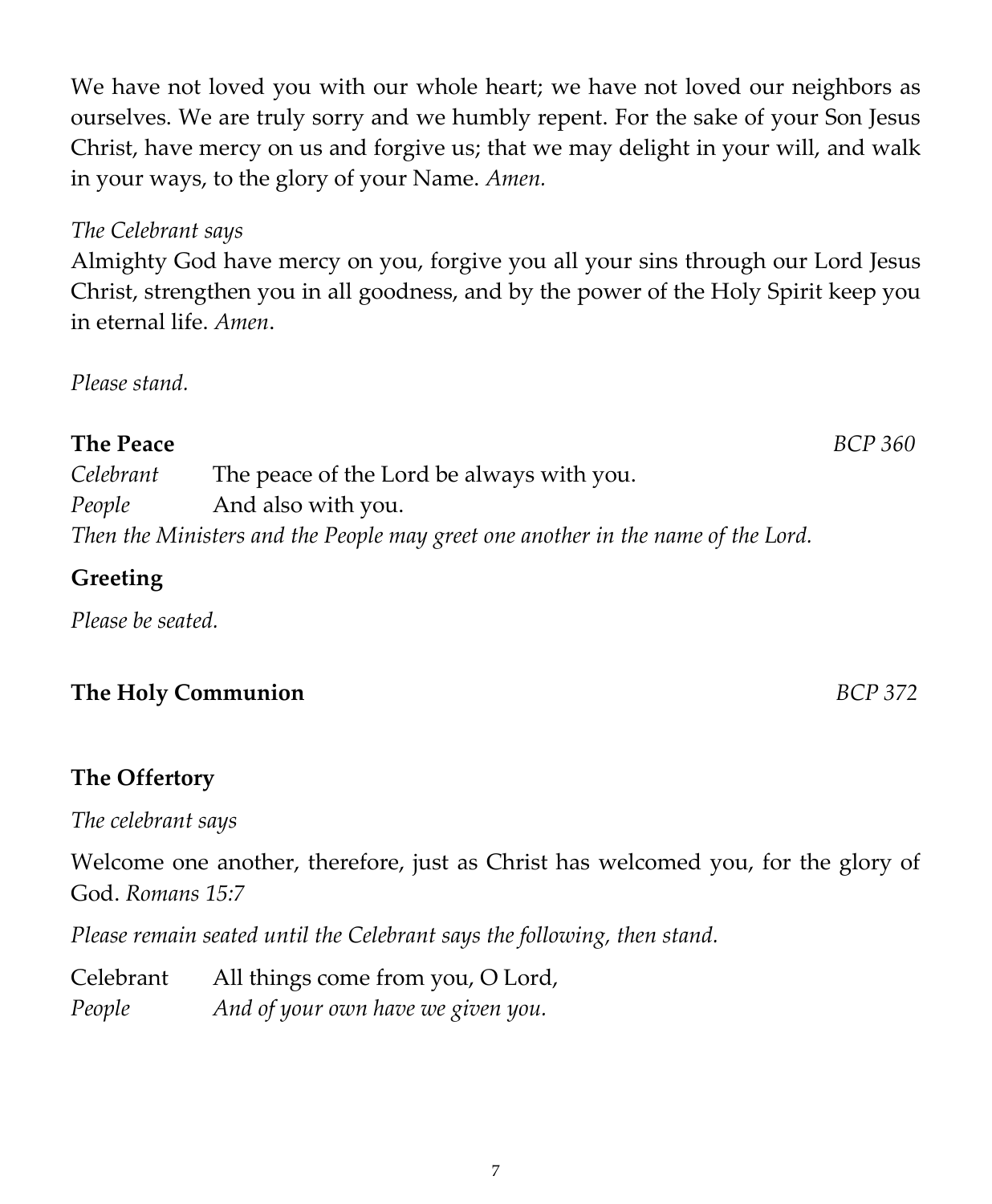*The people remain standing.*

| Celebrant | The Lord be with you.                      |
|-----------|--------------------------------------------|
| People    | And also with you.                         |
| Celebrant | Lift up your hearts.                       |
| People    | We lift them to the Lord.                  |
| Celebrant | Let us give thanks to the Lord our God.    |
| People    | It is right to give him thanks and praise. |

# *The Celebrant continues*

It is truly right to glorify you, Father, and to give you thanks; for you alone are God, living and true, dwelling in light inaccessible from before time and for ever.

Fountain of life and source of all goodness, you made all things and fill them with your blessing; you created them to rejoice in the splendor of your radiance.

Countless throngs of angels stand before you to serve you night and day; and, beholding the glory of your presence, they offer you unceasing praise. Joining with them, and giving voice to every creature under heaven, we acclaim you, and glorify your Name, as we say,

*Celebrant and People* Holy, holy, holy Lord, God of power and might, heaven and earth are full of your glory.

Hosanna in the highest. Blessed is he who comes in the name of the Lord. Hosanna in the highest.

# *Please kneel as able.*

*Then the Celebrant continues* We acclaim you, holy Lord, glorious in power...

Father, we now celebrate this memorial of our redemption. Recalling Christ's death and his descent among the dead, proclaiming his resurrection and ascension to your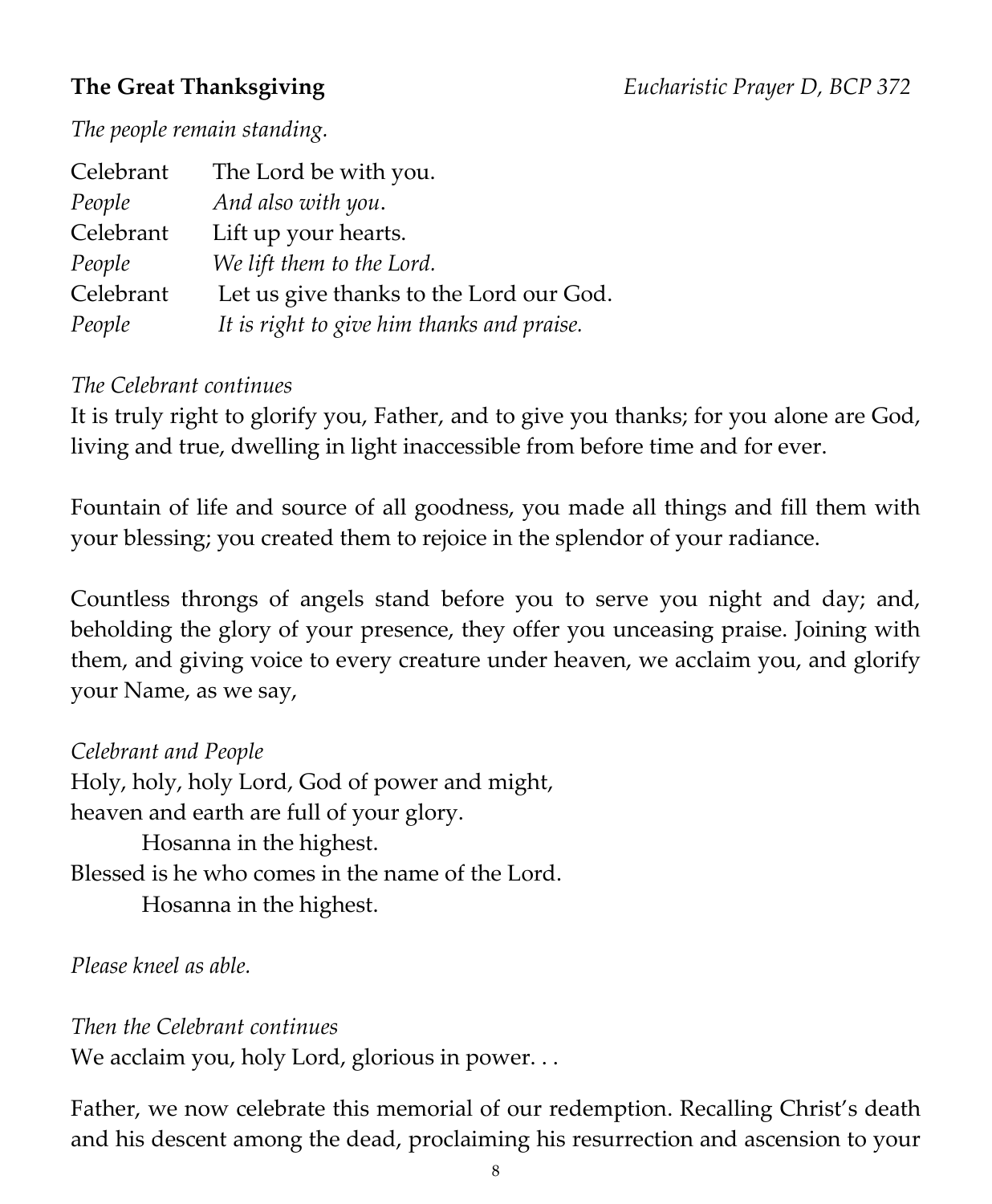right hand, awaiting his coming in glory; and offering to you, from the gifts you have given us, this bread and this cup, we praise you and we bless you.

*Celebrant and People* We praise you, we bless you, we give thanks to you, and we pray to you, Lord our God.

# *The Celebrant continues*

Lord, we pray that in your goodness and mercy your Holy Spirit may descend upon us, and upon these gifts, sanctifying them and showing them to be holy gifts for your holy people, the bread of life and the cup of salvation, the Body and Blood of your Son Jesus Christ.

Grant that all who share this bread and cup may become one body and one spirit, a living sacrifice in Christ, to the praise of your Name.

Remember, Lord, your one holy catholic and apostolic Church, redeemed by the blood of your Christ. Reveal its unity, guard its faith, and preserve it in peace.

Remember Justin, Archbishop of Canterbury; Michael, our Presiding Bishop; Terry, our Bishop; and all who minister in your Church.

Remember Donald, our President; Matthew and Eric, our Governors; and Greg, our Mayor.

We pray for the Calvary Rector search process and for the search committee.

We commend to your gracious care and keeping the men and women of our armed forces at home and abroad.

Remember all those who suffer in body, mind, or spirit especially those who have commended themselves to our prayers; give them courage and hope in their troubles, and bring them the joy of your salvation.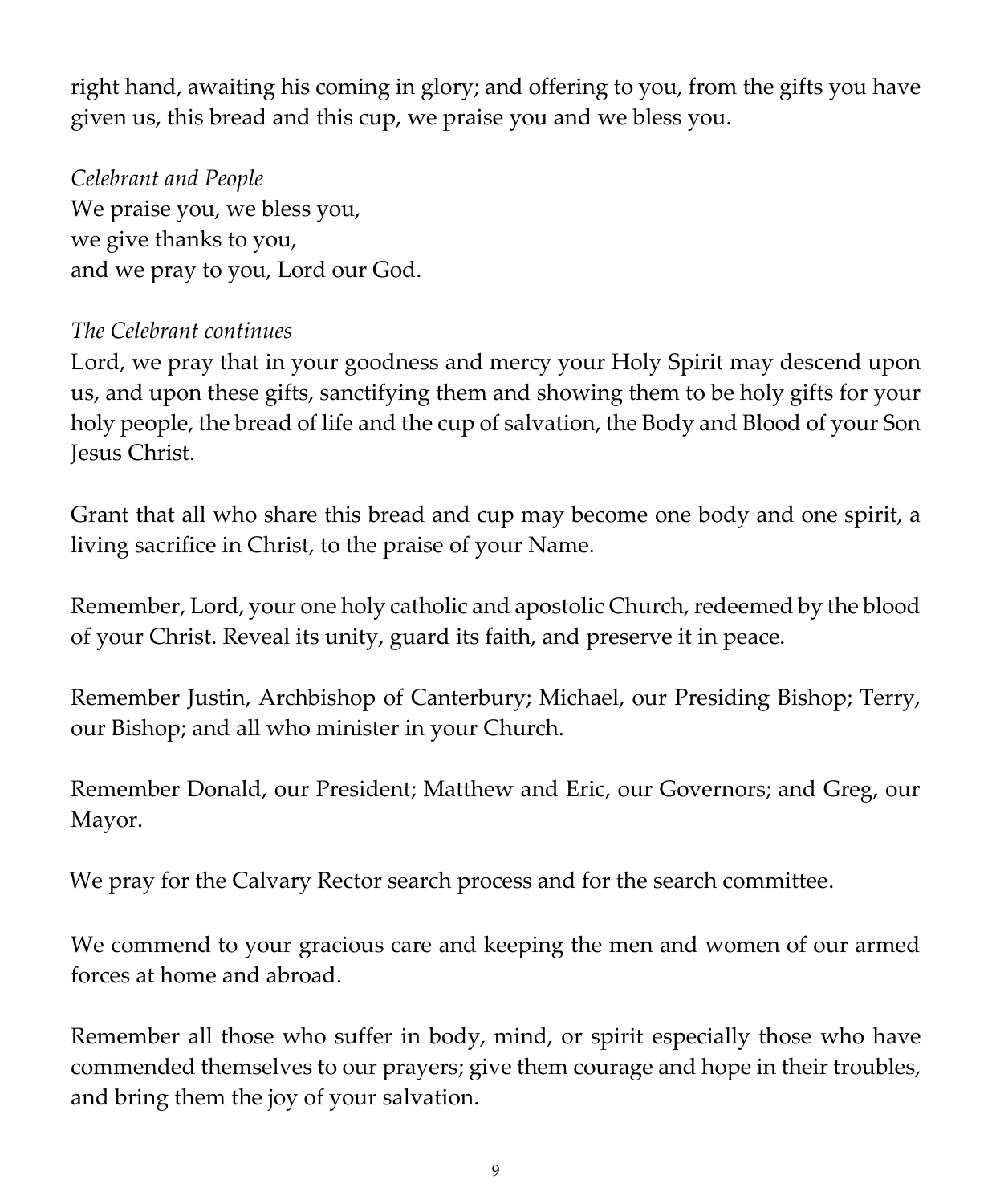Remember all who have died in the peace of Christ, and those whose faith is known to you alone; bring them into the place of eternal joy and light.

And grant that we may find our inheritance with the Blessed Virgin Mary, with patriarchs, prophets, apostles, and martyrs, and all the saints who have found favor with you in ages past. We praise you in union with them and give you glory through your Son Jesus Christ our Lord.

Through Christ, and with Christ, and in Christ, all honor and glory are yours, Almighty God and Father, in the unity of the Holy Spirit, for ever and ever. *AMEN*.

### *The Celebrant then continues BCP 364*

And now, as our Savior Christ hath taught us, we are bold to say,

### *People and Celebrant*

Our Father, who art in heaven, hallowed be thy Name, thy kingdom come, thy will be done, on earth as it is in heaven. Give us this day our daily bread. And forgive us our trespasses, as we forgive those who trespass against us.

And lead us not into temptation, but deliver us from evil. For thine is the kingdom, and the power, and the glory, for ever and ever. Amen.

# **The Breaking of the Bread** *BCP 364*

*A period of silence is kept.*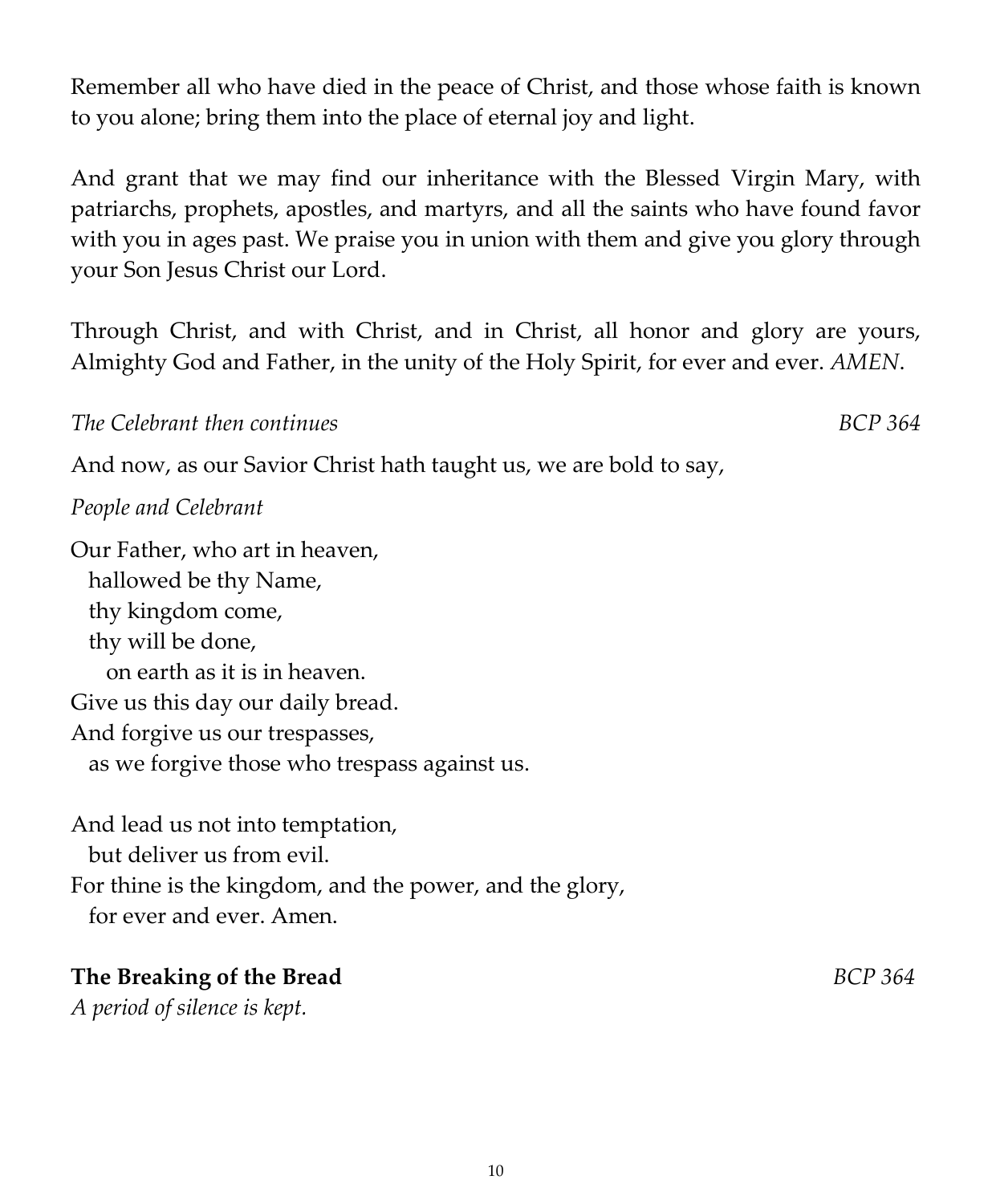# **Invitation to Communion**

*The Celebrant then says*

The Gifts of God for the People of God. Take them in remembrance that Christ died for you, and feed on him in your hearts by faith, with thanksgiving.

*All baptized Christians are welcome to receive Holy Communion. Please tell the clergy if you need gluten-free bread. If you come to the communion rail for a blessing instead, please cross your arms on your chest. If you are interested in being baptized, please contact a priest of the parish.* 

|  | After Communion, the Celebrant says | <b>BCP 365</b> |  |
|--|-------------------------------------|----------------|--|
|  |                                     |                |  |

Let us pray.

*The People kneel and join in saying this prayer.*

Eternal God, heavenly Father, you have graciously accepted us as living members of your Son our Savior Jesus Christ, and you have fed us with spiritual food in the Sacrament of his Body and Blood.

Send us now into the world in peace, and grant us strength and courage to love and serve you with gladness and singleness of heart; through Christ our Lord. Amen.

| The Blessing         |                                             | <b>BCP 366</b> |
|----------------------|---------------------------------------------|----------------|
|                      | The celebrant blesses the people.           |                |
| <b>The Dismissal</b> |                                             | BCP 366        |
| Please stand         |                                             |                |
| Celebrant<br>People  | Let us bless the Lord.<br>Thanks be to God. |                |

*The ministers and the people leave in silence.*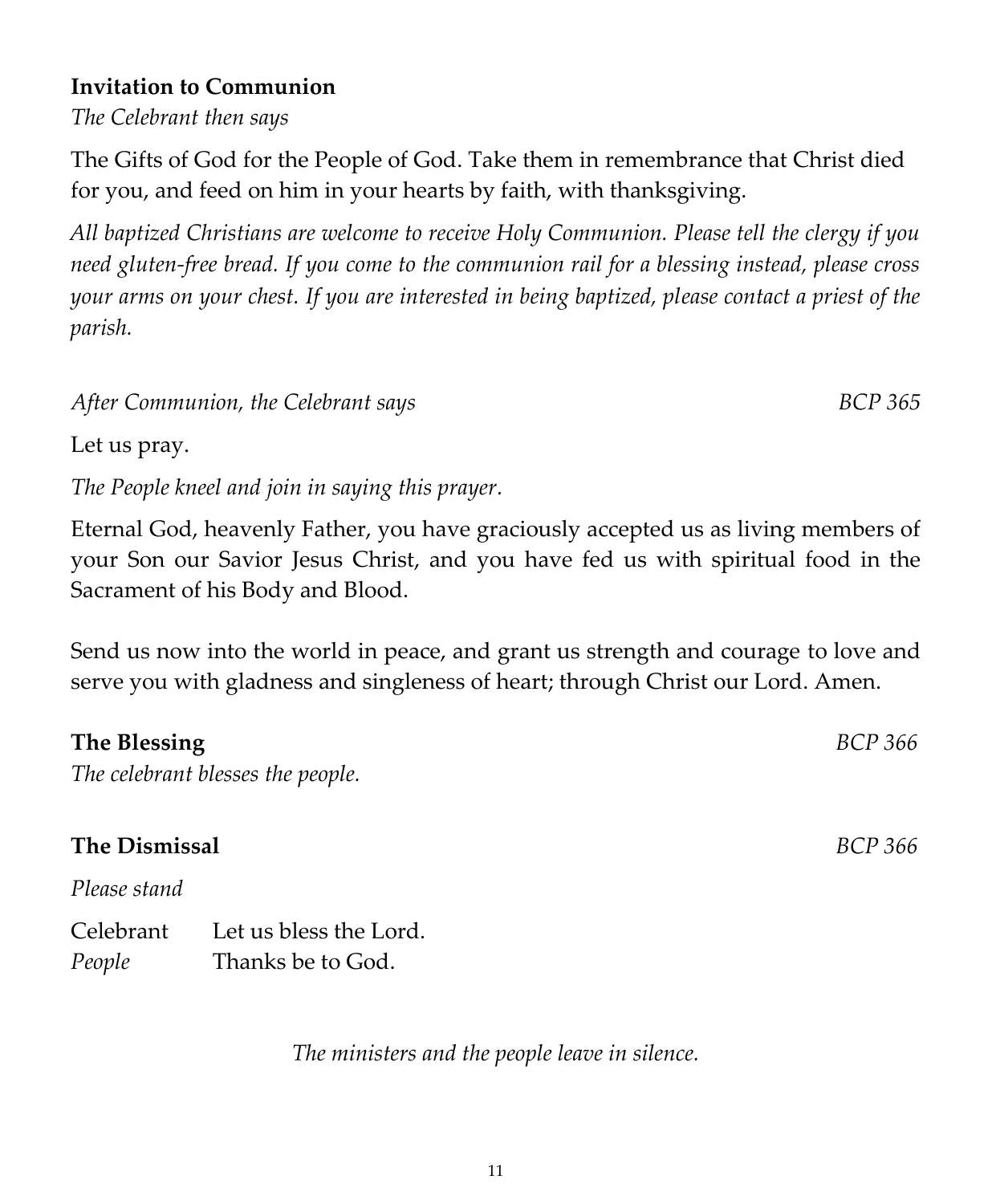| <b>SUNDAY MINISTRIES</b> |
|--------------------------|
|--------------------------|

| LECTORS: 8:30 Jamie Hendon, Dade Luckett; 11:00  | <b>USHERS: Will Cary, Captain</b>    |
|--------------------------------------------------|--------------------------------------|
| Sandra Cherry, Larry Reining, Passion Gospel     | HOSPITALITY: Carolyn and Don Snow    |
| Readers                                          | ALTAR GUILD: Margaret Dickinson,     |
| EUCHARISTIC MINISTERS: 8:30 Jamie Hendon, Dade   | Cindy Curry                          |
| Luckett; 11: Preston Dillard, Meg Scharre, Clyde | ACOLYTES: Arthur Dietz, Zachary Hood |
| Warner                                           |                                      |
| THURIFER: Preston Dillard                        |                                      |

*Scheduled ministers for each Sunday should be sent to* [verger@calvaryepiscopal.org](mailto:verger@calvaryepiscopal.org) *by the preceding Tuesday at noon.*

### **FLOWER LIST**

*If you would like to give flowers, please contact Jim Barnes at 587-6011, ext. 26. Altar and Chancel flowers return on Easter morning. If you would care to have lilies dedicated to someone on Easter, please complete the form below.*

### **PRAYER LIST**

*We ask your prayers for the special needs and concerns of this congregation.*

**COMMENDED TO OUR PRAYERS TODAY:** June, Hildegarde Temple, Janette Timmering, Isabella Robins, Robert, Tom Hill, Bill Whitaker, Brittanie Weaver, Ben Weaver, JJ Robb, Lou, Liz Eckler Nussbaum, Debi MacDonald, Jeff Ritchie, Christopher, Audrey, Shawn, the Kohler family, Becky Meyer, Raymond, Helen, Alan, Thomas Robins, Ed Carle, Barbara Zeigler, Anita, Athans Adoki, Dr. George Hafitz, Walter Vosinek, Spencer, Marion Six, Harold Six, Shirley Leach, Joan Humke, Lynn McPherson, Ben Sanders, Carl Hausman, Marsha, Charlie, George Back, Margaret Back, the Back family, Lynne Lyndrup, Hank Buckwalter, Georgine Buckwalter, Art Gullett, Ray Gullett, Sandra Cherry, Anna Weiss, Sandy Hill, Lincoln, Ted Mussler, Suzannah, and Debbie Navas.

### **RECTOR SEARCH COMMITTEE**

Bart Brown Dean French Susan Baker Ted Mussler Cindy Curry **Ruth Robins** Art Dietz Corky Sachs

Deborah Stewart, Chair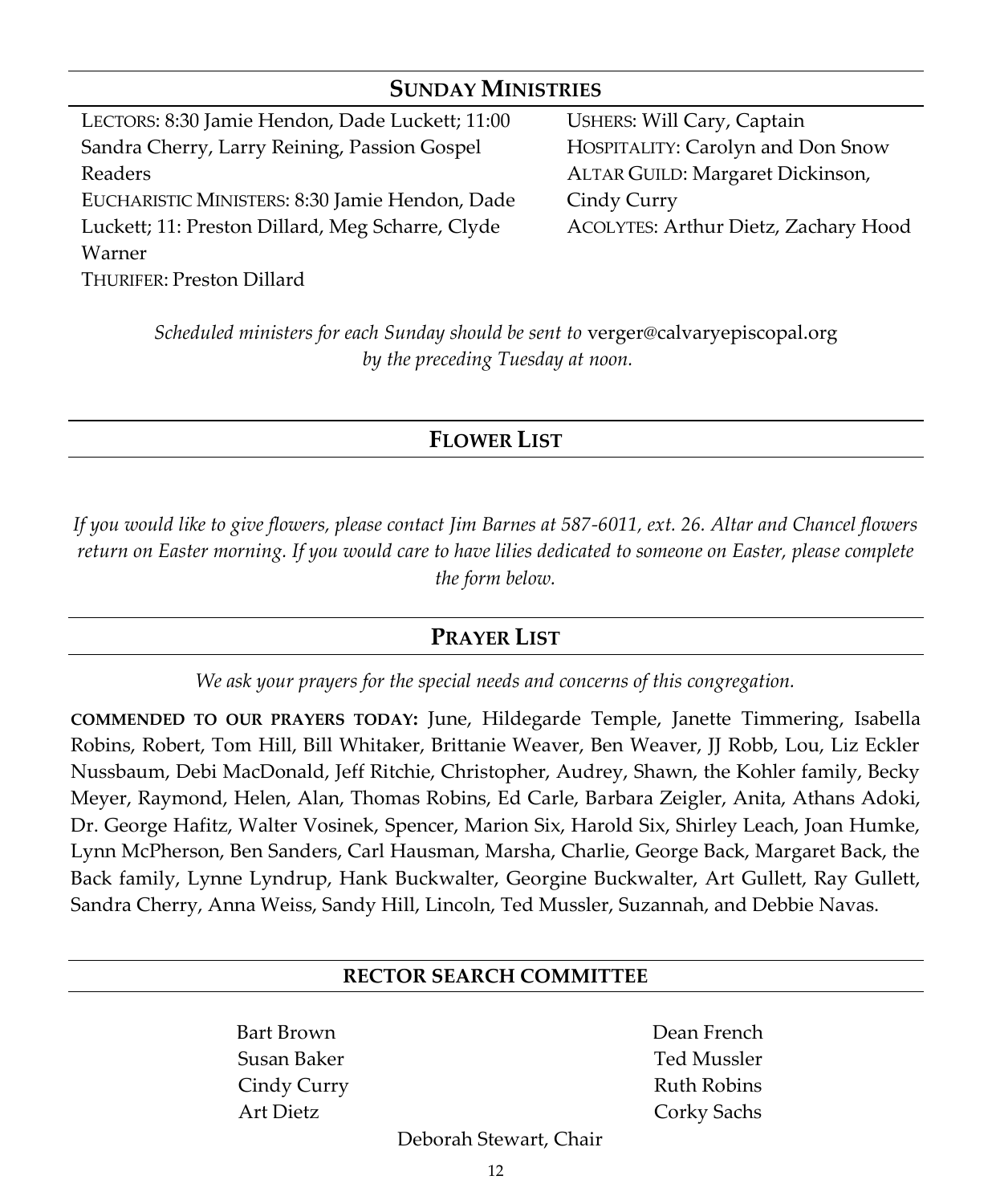| <b>WORSHIP SCHEDULE &amp; CALENDAR</b> |               |                                                             |  |  |
|----------------------------------------|---------------|-------------------------------------------------------------|--|--|
| <b>SUNDAY</b>                          | $8:30$ a.m.   | Holy Eucharist, Palm Sunday Eucharistic Rite<br>Palm Sunday |  |  |
| March 25                               | 9:30 a.m.     | Choir Rehearsal                                             |  |  |
|                                        | $10:00$ a.m.  | Adult Forum: Don Snow, Bart Brown, Art Dietz                |  |  |
|                                        |               | Consortium of Endowed Episcopal Parishes Conference Report  |  |  |
|                                        | 11:00 a.m.    | Holy Eucharist, Palm Sunday Eucharistic Rite                |  |  |
|                                        |               | Procession around the block (weather permitting)            |  |  |
|                                        |               | NO SUNDAY SCHOOL TODAY                                      |  |  |
| <b>MONDAY</b>                          | $9:30$ a.m.   | Food and Clothes Closet                                     |  |  |
| March 26                               |               |                                                             |  |  |
| <b>TUESDAY</b>                         | $9:30$ a.m.   | Food and Clothes Closet                                     |  |  |
| March 27                               |               |                                                             |  |  |
| WEDNESDAY                              | 9:30 a.m.     | Food and Clothes Closet                                     |  |  |
| March 28                               | 10:00 a.m.    | Women's Bible Study at Panera Bread, 1801 Rudy Lane         |  |  |
|                                        | 6:30 p.m.     | Choir Rehearsal at Christ Church Cathedral                  |  |  |
|                                        | 8:00 p.m.     | Alcoholics Anonymous Meeting                                |  |  |
| <b>THURSDAY</b>                        | $9:30$ a.m.   | Food and Clothes Closet<br>Maundy Thursday                  |  |  |
| March 29                               | 12:05 p.m.    | <b>Holy Eucharist with Anointing</b>                        |  |  |
|                                        | 3:30 p.m.     | Calvary's Well Ministry @ Salvation Army,                   |  |  |
|                                        |               | 911 Brook Street                                            |  |  |
|                                        | 6:00 p.m.     | Holy Eucharist: Maundy Thursday Eucharistic Rite            |  |  |
|                                        |               | Agape Meal following the service                            |  |  |
| FRIDAY                                 | Office Closed | Good Friday                                                 |  |  |
| March 30                               | 12:05 p.m.    | <b>Stations of the Cross</b>                                |  |  |
|                                        | 6:00 p.m.     | Holy Eucharist: Good Friday Eucharistic Rite                |  |  |
| <b>SATURDAY</b>                        | Office Closed |                                                             |  |  |
| March 31                               | 7:30 p.m.     | Easter Vigil at Christ Church Cathedral                     |  |  |
| <b>SUNDAY</b>                          | $8:30$ a.m.   | Holy Eucharist, Rite One<br>Easter Day                      |  |  |
| April 1                                | $9:30$ a.m.   | Choir Rehearsal                                             |  |  |
|                                        | $10:00$ a.m.  | Adult Forum: Tim Duncan                                     |  |  |
|                                        |               | Experiencing God in an Age of Distraction:                  |  |  |
|                                        |               | A Look at Thomas Merton's 'New Seeds of Contemplation'.     |  |  |
|                                        |               | Easter Egg Hunt                                             |  |  |
| 11:00 a.m.<br>Holy Eucharist, Rite Two |               |                                                             |  |  |
|                                        |               | Flowering of the Cross                                      |  |  |
|                                        | 12:15 p.m.    | Coffee Hour                                                 |  |  |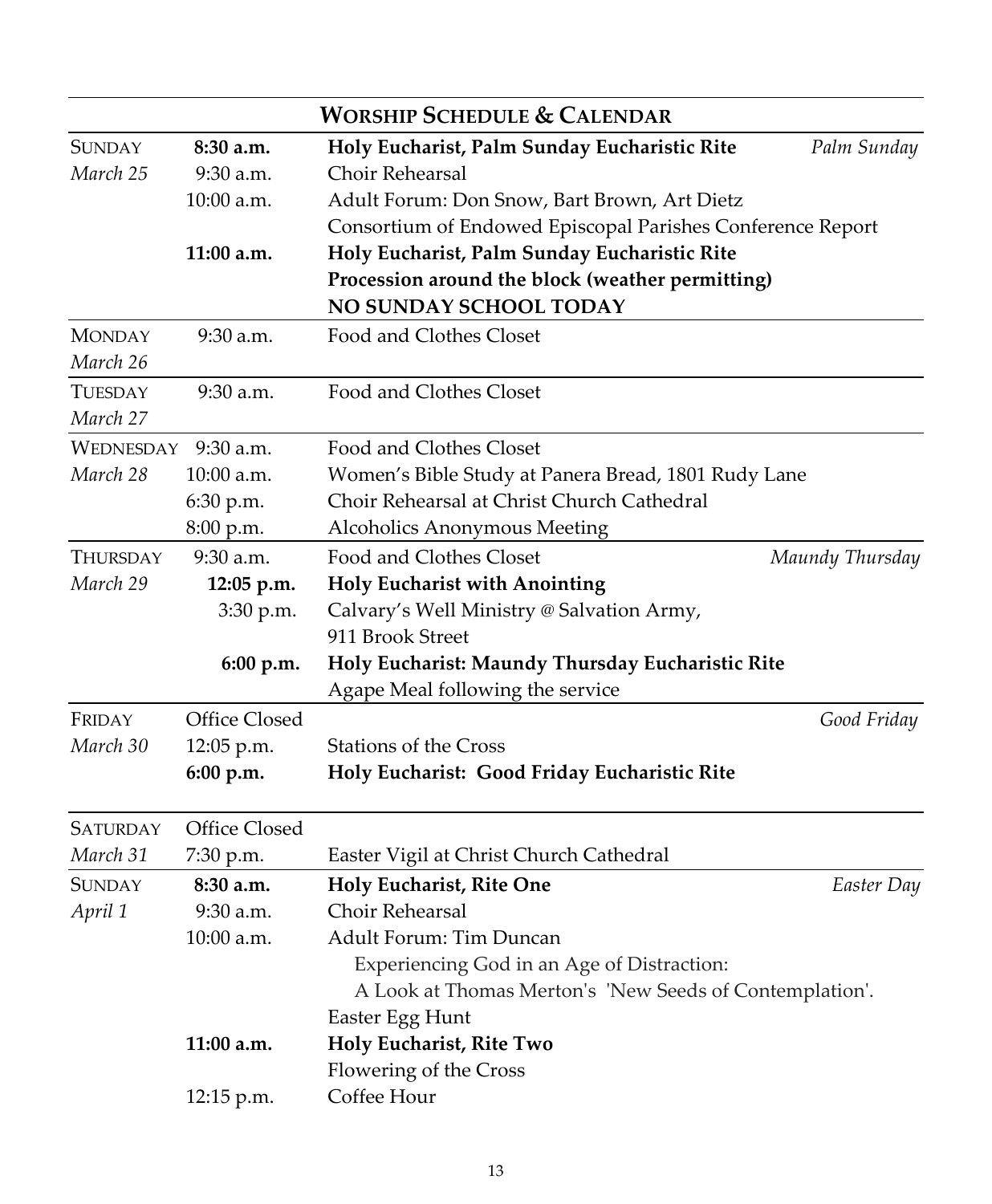| <b>CALVARY CLERGY AND STAFF</b>                                                 |                 |  |
|---------------------------------------------------------------------------------|-----------------|--|
| The Rev. John G. Allen, Jr., Interim Rector<br>jga@calvaryepiscopal.org         | $(587-6011x12)$ |  |
| James M. Barnes, Verger and Parish Administrator<br>verger@calvaryepiscopal.org | (587-6011x26)   |  |
| Britt Shelton, Sunday School Coordinator<br>britt.shelton@calvaryepiscopal.org  | $(587-6011x22)$ |  |
| Shawn R. Dawson, Interim Director of Music<br>music@calvaryepiscopal.org        | $(587-6011x17)$ |  |
| Leroy Malone, Sexton<br>leroy.malone@calvaryepiscopal.org                       | (587-6011)      |  |

# **ANNOUNCEMENTS**

*Announcements for the bulletin should be submitted to* [Verger@CalvaryEpiscopal.org](mailto:Verger@CalvaryEpiscopal.org) *by the preceding Tuesday at noon.* 

**COFFEE HOUR IN FRAZIER HALL**: The Calvary Coffee Hour invites all to join us every Sunday following the 11:00 service. Today, the CCH is hosted by Carolyn and Don Snow. Next Sunday, Easter Day, the CCH is Easter Eggster. If interested in helping by providing deviled eggs for the event, please contact Louisa Henson, 459-0332.

**CALVARY DIRECTORY UPDATE: CALVARY WANTS TO KEEP UP WITH YOU!** Calvary is updating parishioner contact information. In Frazier Hall, there is a parish directory where you can update your information (address, email, phone, etc). Please check to make sure Calvary has the most upto-date information. Also, if you are not receiving Calvary's weekly email and would like to, please send an email to [communications@calvaryepiscopal.org](mailto:communications@calvaryepiscopal.org) or talk to Penny Brisson and we will make sure you get added.

**CALVARY' SUNDAY SCHOOL:** Calvary's Sunday School wants to expand by providing ageappropriate activities for increased learning. Would you consider making this a part of your ministry at Calvary by volunteering to teach a 35-min. class once every four-six weeks? All lessons and materials are provided. No experience needed! You will be trained. We only need your willingness to help. Please see Britt Shelton, Stephanie Smith, or Adele Koch.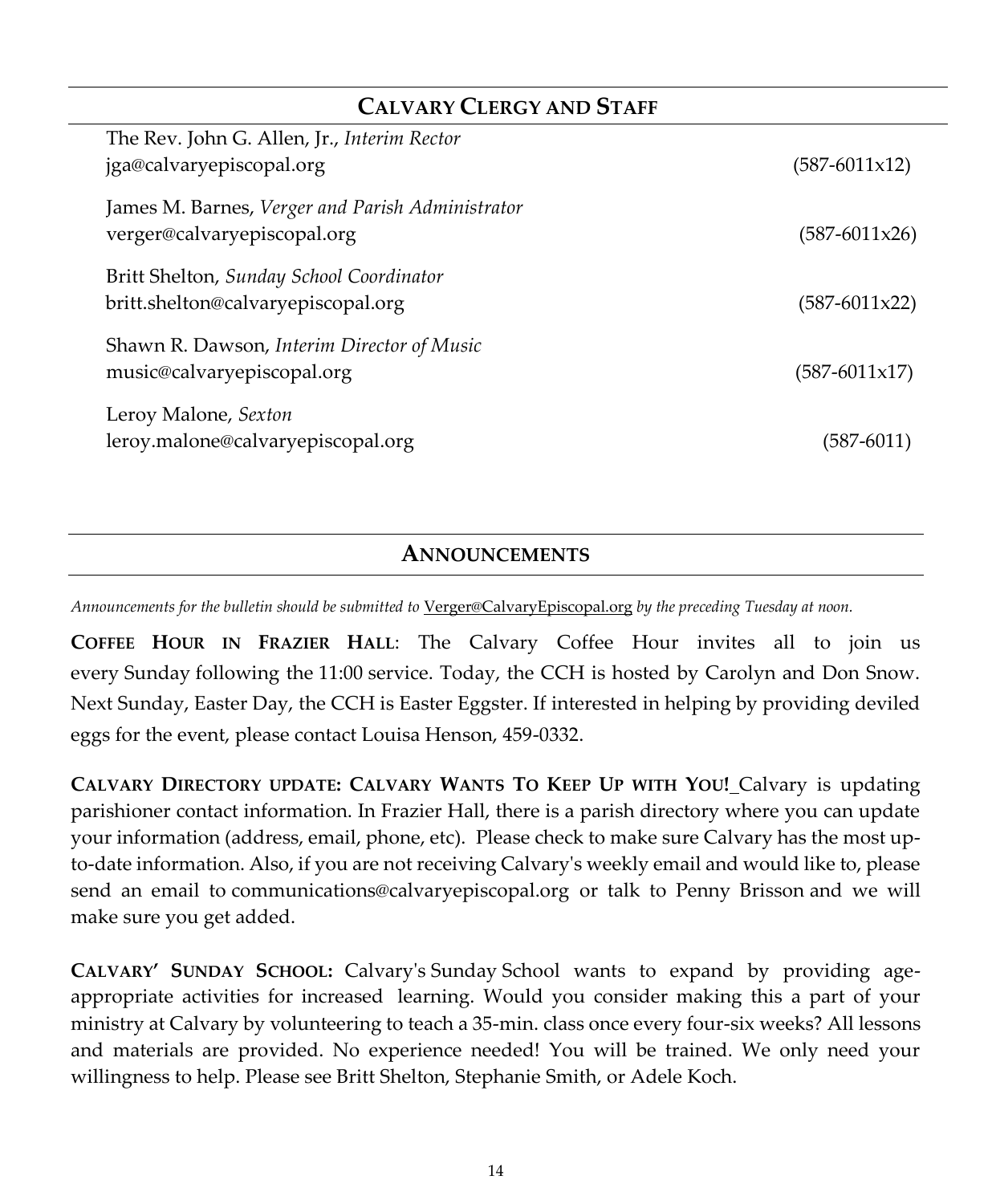**ADULT FORUM SCHEDULE:** Join us for Adult Forum today at 10:00 in Parker Hall, facilitated by Don Snow, Bart Brown, and Art Dietz: Consortium of Endowed Episcopal Parishes (CEEP) conference report (what was learned and how it applies to Calvary); Tim Duncan hosts the Adult Forum on April 1 (Experiencing God in an Age of Distraction: A Look at Thomas Merton's 'New Seeds of Contemplation'), on April 8, and on April 15; Judy Wilson and the Suzuki Violin Class perform on April 22.

**EPISCOPAL EVANGELISM CONFERENCE: Brennan Lecture Series**, April 27-28, Christ Church, Bowling Green, Ky. Registration deadline is Friday, April 20. For more information, see Linda French or Don Snow.

**YOUTH GROUP:** Youth Group for 6th–12th grade meets the second Sunday of every month from 6:00- 7:30 pm. For any other questions regarding Sunday School and Children/Youth events, please email Britt Shelton at [britt.shelton@calvaryepiscopal.org.](mailto:britt.shelton@calvaryepiscopal.org)

**SUNDAY SCHOOL:** Sunday School classes for children grades K-5 are held during the 11 o'clock service unless otherwise noted in the calendar above. Everyone will enter the church and be seated with their children. The children will proceed out of the church by following the acolyte during the *Kyrie*, the *Trisagio*n, or the *Gloria in excelsis,* and go to their Sunday School class. They will then return to their parents in the church service during The Peace. Those who are interested in volunteering to teach or to be a door person for Sunday School please contact Britt Shelton as above. You may also pre-register your children by emailing Britt for a new registration packet.

**LAUNDRY LOVE:** The next date that Calvary hosts the Laundry Love Initiative at Aunt Bee's Laundry, 2nd and Ormsby, is August 9. Other members of the Urban Partnership host the Initiative on the following dates: Aunt Bee's –April 12, May 10, June 14, July 12, Sep 13, Oct 11, Nov 8, and Nov 13; and at the new location, Parkland Laundromat, 26<sup>th</sup> and Dumesnil, on Apr 19 and May 17. Everyone is welcome to assist even when Calvary is not the host. If you have questions, please contact Jennifer Kling, Urban Partnership Liaison, at 502-905-5586.

**EASTER VIGIL-MARCH 31:** Our choir will be joining the Christ Church Cathedral Choir for the Easter Vigil service on March 31. All are cordially invited to attend the 7:30 pm service at the Cathedral.

**CLOTHING CLOSET NEEDS:** The Calvary Clothes Closet is in need of men's clothing, especially pants. Donations are accepted anytime.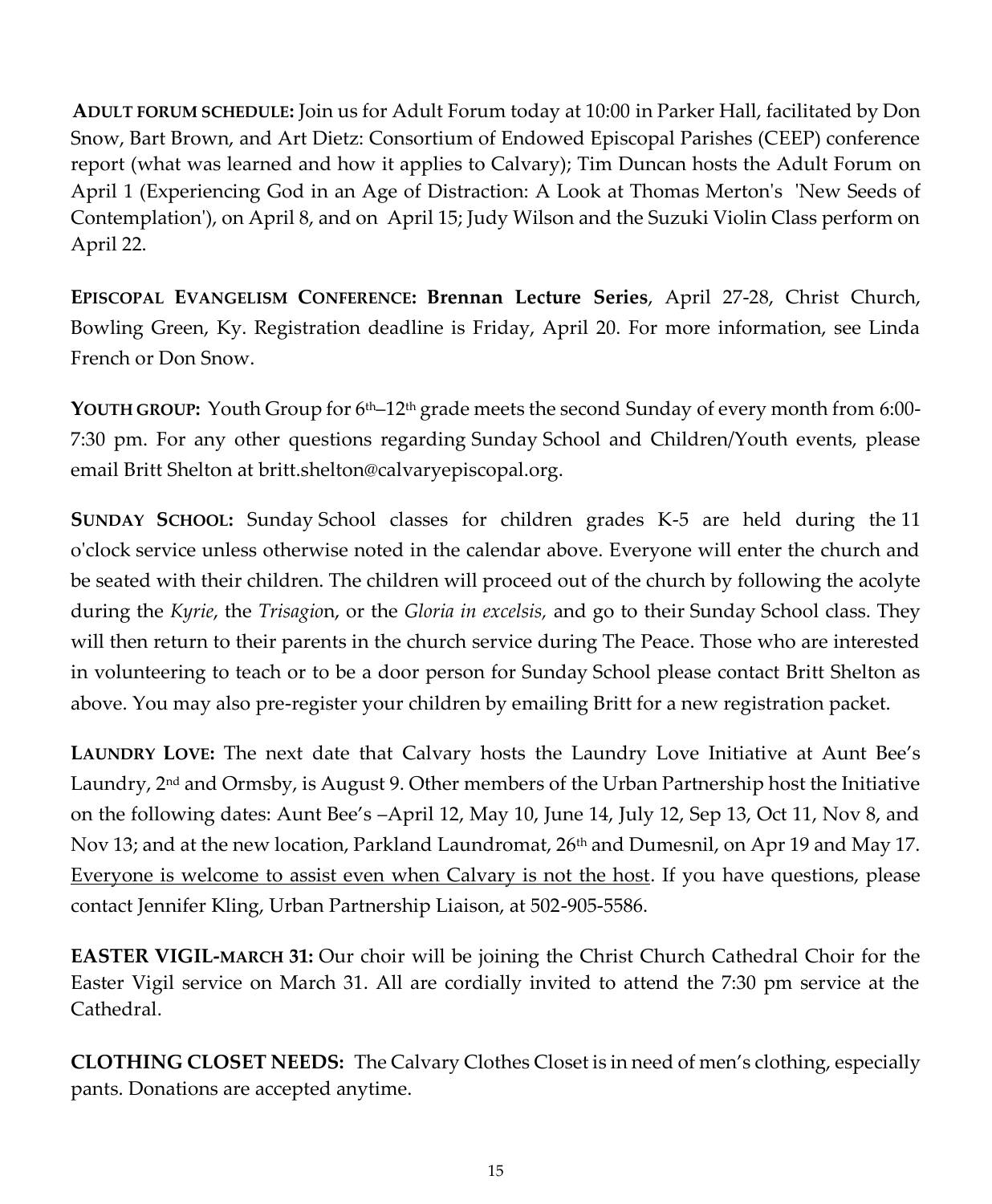### **ATTENDANCE UPDATE: 3/18/2018**

| <b>SUNDAY</b><br><b>SERVICES</b> | Sanctuary/Altar | Choir | Nave | Total<br>Attendance |
|----------------------------------|-----------------|-------|------|---------------------|
|                                  |                 |       |      |                     |
| $08:30$ am                       | З               |       | 8    | 12                  |
| $11:00$ am                       | 6               | 18    | 48   | 72                  |
| <b>TOTAL</b>                     | q               | 19    | 56   | 84                  |
|                                  |                 |       |      |                     |
| 03/21/2018                       | Lenten Recital  |       |      | 43                  |
| 03/22/2018                       | HE/Anointing    |       |      | ヮ                   |

Calvary's Well: March 22, 2018 (46º) – Cups Hot Chocolate=92; Sandwiches=121; Clothing=32 articles; bottles of water=32; cups of water=27; toiletries=81.

### **LENTEN LUNCHEON REPORT 2018**

February 21: Glenna Metcalf, Organ, 42; February 28: Daniel Martin, Organ, 67; March 7: Margaret Dickinson, Organ, 51; March 14: Shawn Dawson, Organ, 38; March 21: Bellarmine *Schola cantorum*, 43 and snow. Total offering received: \$831 (\$531 after expenses).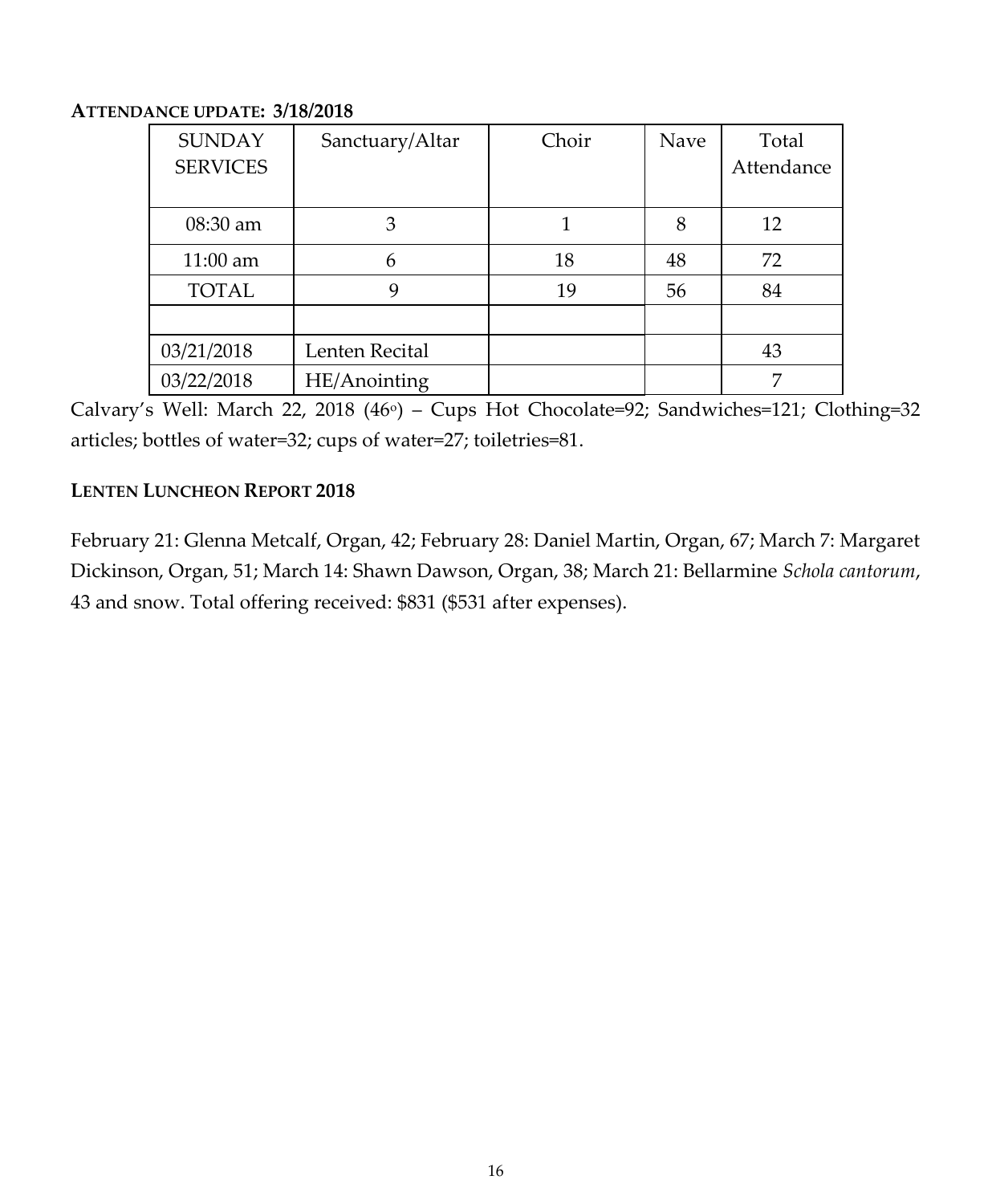# **CALVARY VESTRY**

| Don Snow<br>Sr. Warden          | don.snow46@gmail.com               | $(558-8979)$         |
|---------------------------------|------------------------------------|----------------------|
| Linda French<br>Jr. Warden      | LFrench444152@gmail.com            | $(502 - 422 - 1980)$ |
| Sally Reisz<br><b>Treasurer</b> | sallyreisz@gmail.com               | $(552-9351)$         |
| Stephanie Smith<br>Secretary    | ssmith@unistarps.com               | $(533 - 6256)$       |
| Nick Baker                      | attyn@bellsouth.net                | 895-4319             |
| Will Cary                       | whcaryiv@bellsouth.net             | $(454 - 0733)$       |
| Dorn Crawford                   | dorncrawford@aol.com               | $(636-3687)$         |
| <b>Artie Dietz</b>              | artie.dietz@jefferson.kyschools.us | $(367-0132)$         |
| Kristel Fitzgerald              | kris4ukcats@gmail.com              | $(606 - 305 - 0410)$ |
| Jamie Hendon                    | bunzer867@aol.com                  | $(244 - 0573)$       |
| Michael Patterson               | patterson@bbtel.com                | $(270-547-4092)$     |
| Larry Reining                   | lreining@spalding.edu              | $(859-321-5619)$     |
| <b>Ruth Robins</b>              | dachs@twc.com                      | $(893 - 2237)$       |
| Harvey Turner                   | harvey@jlwins.com                  | $(939-2299)$         |
| Judy Wilson                     | jpwilson1953@gmail.com             | $(419-4822)$         |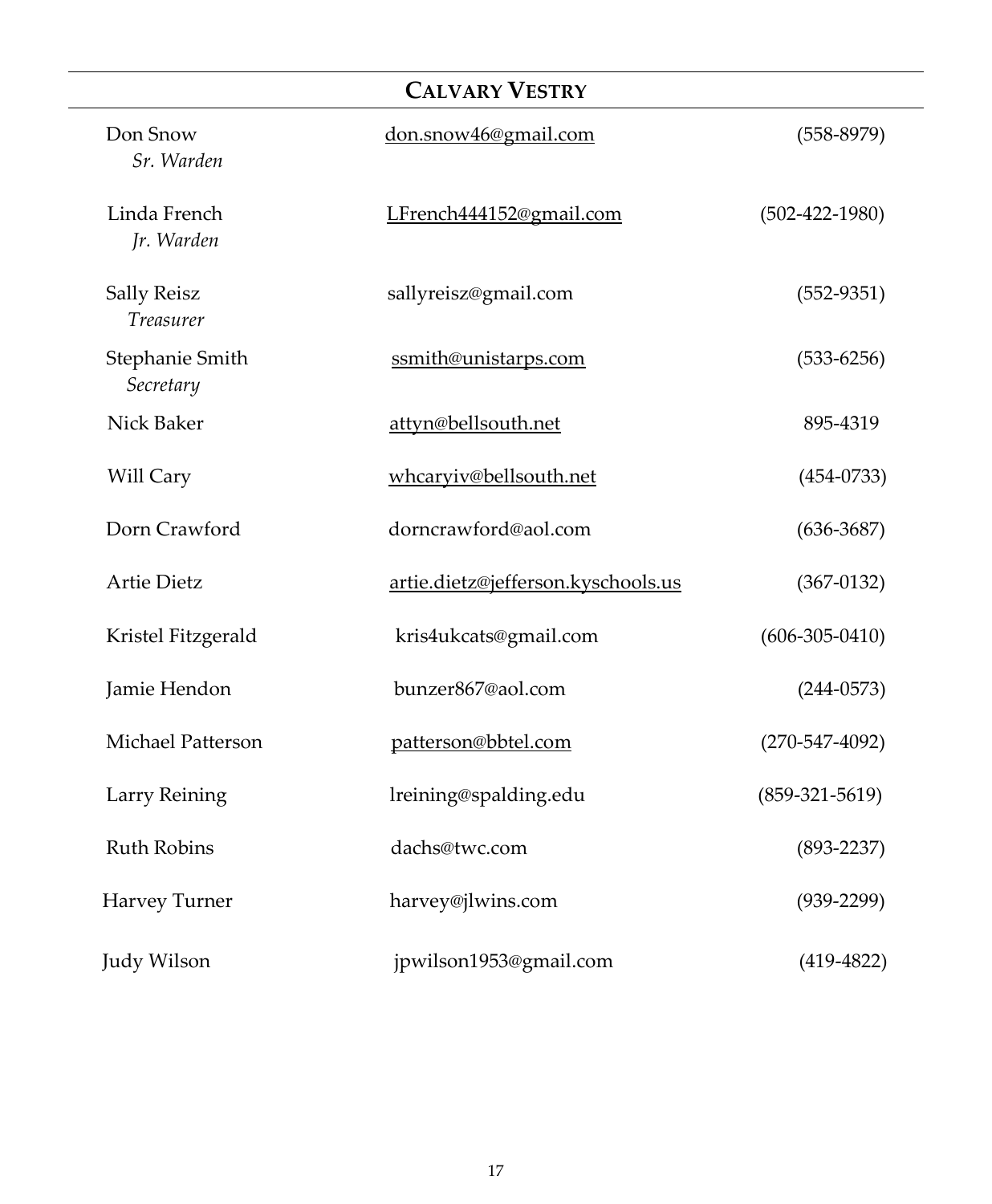# **HOLY WEEK AND EASTER SCHEDULE 2018 AT CALVARY EPISCOPAL CHURCH, 821 S. 4th St., Louisville, KY**

**MAUNDY THURSDAY MARCH 29 HOLY EUCHARIST AND ANOINTING 12:05PM HOLY EUCHARIST 6:00PM FOLLOWED BY AGAPE MEAL**

> **GOOD FRIDAY MARCH 30 STATIONS OF THE CROSS 12:05PM HOLY EUCHARIST 6:00PM**

**EASTER SUNDAY APRIL 1 HOLY EUCHARIST 8:30AM & 11:00 AM EASTER EGG HUNT 10:00AM**